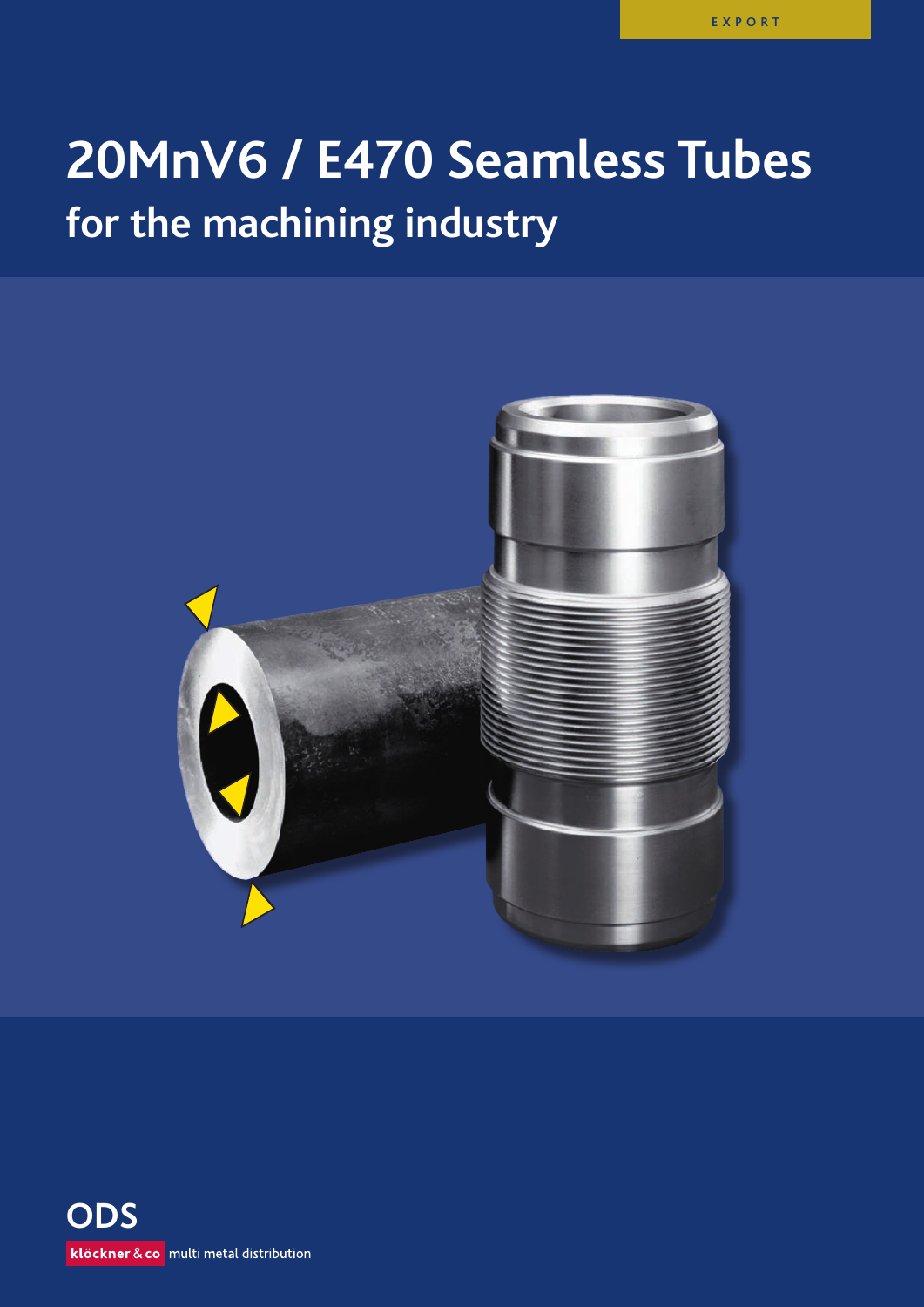It's no wonder with our wealth of experience, product and market knowledge we play a leading role in the Netherlands as stockholder of engineering steel. What's more, we are taking on this role outside the Netherlands to an ever greater extent. Wherever you are based in the world, our experienced export team ensures that we deliver your goods as scheduled. We are also happy to take care of all the transport and associated export documentation on your behalf.

## **ODS makes the difference**

ODS is synonymous with more than 200 years knowledge of and expertise in non-ferrous products, steel products, and materials for the construction sector and industry. ODS – one of the largest multimetal distributors in the Netherlands – offers an extremely comprehensive product range, streamlined logistics, and a wide range of machining processes.

ODS is a subsidiary of the German Klöckner & Co concern. Although ODS might initially appear to pivot on metal, in practice our core business is comprised of a cast-iron combination of quality, engineering, and service.

### **Quality**

Our many years experience with all the leading manufacturers and suppliers enables us to maintain the high quality of our product range. In addition, our quality is assured by a permanently-monitored quality system based on NEN-ISO 9001: 2000.

This system is issued by Lloyd's Register Quality Assurance. Moreover, our products are supplied in accordance with the prevailing international standards and, if so required, accompanied by a 2.2, 3.1 or 3.2 material certificate.

## **Why opt for ODS?**

We offer you a comprehensive range of materials, streamlined logistics, a wide range of machining processes, and expert advice.



#### **Applications**

The hot rolled seamless hollow bars are usually processed on CNC controlled lathes, drilling machines, etc. for the manufacturing of a wide variety of cylindrical formed hollow rotary parts like crane construction parts, hollow shafts, cylinders, rolls, etc.

Dimensions up to an external diameter of 60 mm are usually cold rolled. They are then put through an annealing process to achieve the same condition as hot rolled hollow bar.

The application of tight tolerances with a guaranteed clean turning dimension offers reliability and reduction in turn time. The excellent material quality E470/20MnV6, the smooth internal and external surface, the

standard straightness of 1 : 1000 mm and the high weldability offer an excellent alternative for conventional thick walled steel tubes and round full bars.

## **Delivery programme and technical terms of delivery**

All OD 30-250 dimensions are subject to the EN 10294-1 norm. Larger dimensions can be delivered on request.

#### **Certificate**

An EN 10204/3.1 material certificate can be supplied against payment on request.

#### **Remarks**

Similar factory trade names such as 20MnVS6 - TI 6V - SKF 280 - MW 450 - 147 M - TB 47 HL were applicable in the past. However, all of these are comparable to seamless hollow bars E 470 (20MnV6).

20MnV6 hollow bar steel tubes are easy to harden and have a high tensile strength of 500 - 700 N/MM2.

## **Lengths**

Available in standard trade lengths of  $4 - 7$ metres.

We can also saw to fix lengths of OD 60 mm and above diameters.

Tubes longer than 7000 mm are available on request.

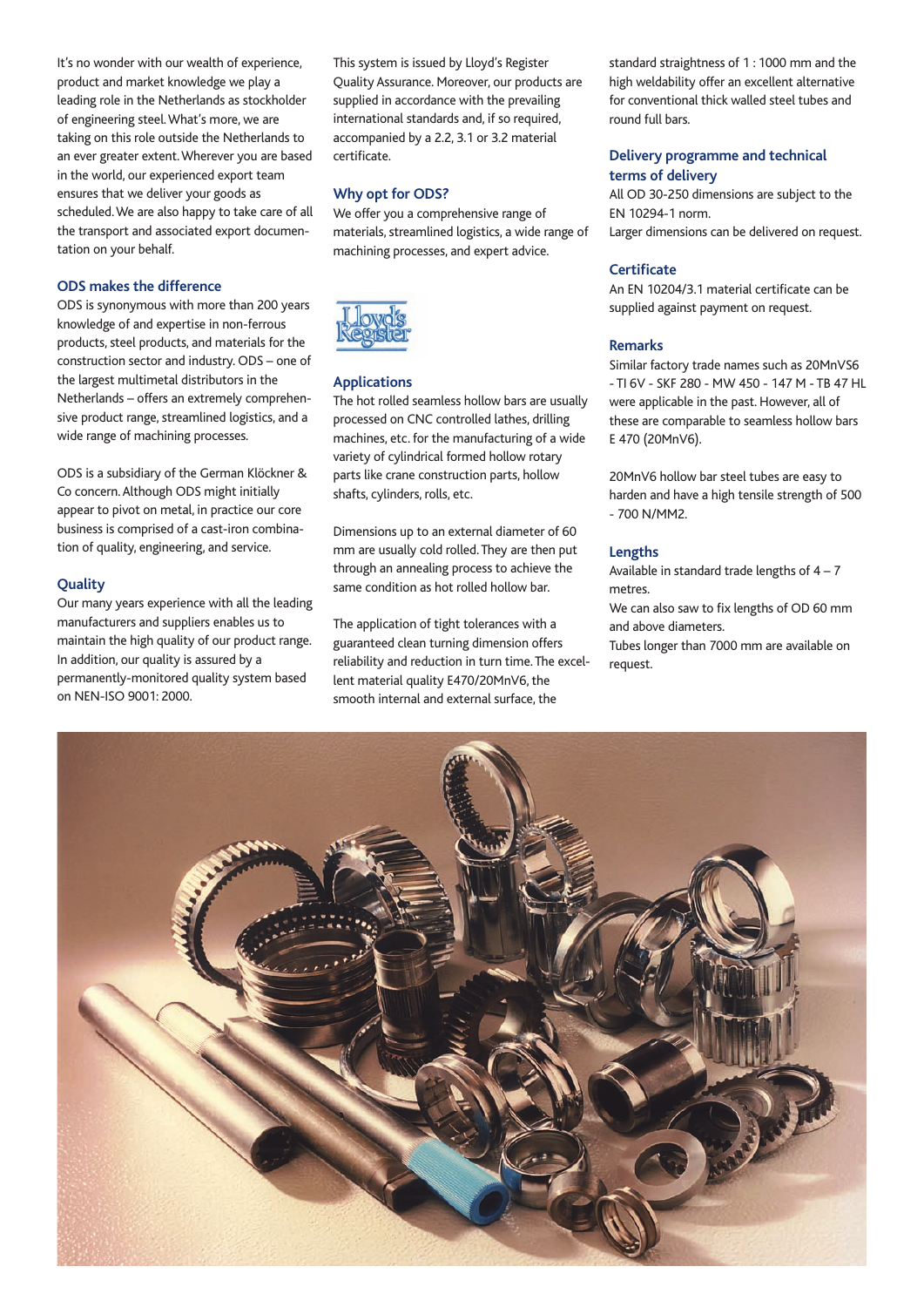| Article<br>number      | <b>Guaranteed Dimensions</b><br>after machining OD<br>Chucking | Manufacturing<br><b>Dimensions</b>                         | EN 10294-1<br>Article<br>Weight<br>number<br>Kg/m |                        | <b>Guaranteed Dimensions</b><br>after machining OD<br>Chucking | <b>Manufacturing</b><br><b>Dimensions</b>                 | EN 10294-1<br>Weight<br>Kg/m |
|------------------------|----------------------------------------------------------------|------------------------------------------------------------|---------------------------------------------------|------------------------|----------------------------------------------------------------|-----------------------------------------------------------|------------------------------|
|                        | (4 P)<br>•(⊖<br><b>WT</b><br>OD<br>ID<br>in mm                 | $\left($<br>(4 D)<br><b>WT</b><br><b>OD</b><br>ID<br>in mm |                                                   |                        | $\cdot$ ( )<br>(4 D)<br>OD<br>WT<br>ID<br>in mm                | $\cdot C$<br>$\epsilon$<br>OD<br>ID<br><b>WT</b><br>in mm |                              |
| 907102490              | $30,0/20,0 \times 5,0$                                         | 31,8/17,6 x 7,1                                            | 4,3                                               | 907102532              | $90,0/75,0 \times 7,5$                                         | $91,5/72,7 \times 9,4$                                    | 19,0                         |
| 907102491              | 30,0/15,0 x 7,5                                                | $31,8/12,2 \times 9,8$                                     | 5,3                                               | 907102533              | 90,0/70,0 x 10,0                                               | 91,5/67,7 x 11,9                                          | 23,4                         |
|                        |                                                                |                                                            |                                                   | 907102534              | 90,0/65,0 x 12,5                                               | 91,5/62,5 x 14,5                                          | 27,5                         |
| 907102492              | 35,0/25,0 x 5,0                                                | 36,5/22,5 x 7,0                                            | 5,1                                               | 907102535              | 90,0/60,0 x 15,0                                               | $91,5/57,1 \times 17,2$                                   | 31,5                         |
| 907102493              | 35,0/20,0 x 7,5                                                | $36,5/17,1 \times 9,7$                                     | 6,4                                               | 907102536              | 90,0/55,0 x 17,5                                               | 91,5/51,9 x 19,8                                          | 35,0                         |
|                        |                                                                |                                                            |                                                   | 907102730              | 90,0/50,0 x 20,0                                               | 91,5/46,9 x 22,3                                          | 38,1                         |
| 907102495              | $40,0/30,0 \times 5,0$                                         | $41,3/27,5 \times 6,9$                                     | 5,9                                               | 907102731              | $90,0/45,0 \times 22,5$                                        | 91,5/41,7 x 24,9                                          | 40,9                         |
| 907102496              | $40,0/25,0 \times 7,5$                                         | $41,3/22,1 \times 9,6$                                     | 7,5                                               | 907116069              | 90,0/40,0 x 25,0                                               | 91,5/36,5 x 27,5                                          | 43,4                         |
| 907102497              | 40,0/20,0 x 10,0                                               | 41,3/16,7 x 16,7                                           | 8,8                                               | 907102537              | 95,0/80,0 x 7,5                                                | 96,5/77,7 x 9,4                                           | 20,2                         |
| 907102498              | 45,0/35,0 x 5,0                                                | 46,3/32,5 x 6,9                                            | 6,9                                               | 907102538              | 95,0/75,0 x 10,0                                               | 96,5/72,7 x 11,9                                          | 24,8                         |
| 907102499              | 45,0/30,0 x 7,5                                                | 46,3/27,1 x 9,6                                            | 9,6                                               | 907102539              | 95,0/70,0 x 12,5                                               | 96,5/67,5 x 14,5                                          | 29,3                         |
|                        |                                                                |                                                            |                                                   | 907102540              | 95,0/65,0 x 15,0                                               | 96,5/62,1 x 17,2                                          | 33,6                         |
| 907102717              | 50,0/40,0 x 5,0                                                | $51,3/37,5 \times 6,9$                                     | 7,6                                               | 907102541              | 95,0/60,0 x 17,5                                               | 96,5/57,3 x 19,6                                          | 37,2                         |
| 907102001              | 50,0/35,0 x 7,5                                                | 51,3/32,1 x 9,6                                            | 9,9                                               | 907102542              | 95,0/55,0 x 20,0                                               | 96,5/51,9 x 22,3                                          | 40,8                         |
| 907102502              | 50,0/30,0 x 10,0                                               | 51,3/26,7 x 12,3                                           | 11,8                                              | 907115070              | 95,0/50,0 x 22,5                                               | 96,5/46,7 x 24,9                                          | 44,0                         |
|                        |                                                                |                                                            |                                                   | 907115071              | 95,0/45,0 x 25,0                                               | 96,5/41,5 x 27,5                                          | 46,8                         |
| 907102503              | 55,0/45,0 x 5,0                                                | 57, 1/42, 5 x 7, 3                                         | 9,0                                               |                        |                                                                |                                                           |                              |
| 907102504              | 55,0/40,0 x 7,5                                                | 57,1/37,1 x 10,0                                           | 11,6                                              | 907115072              | 100,0/85,0 x 7,5                                               | 101,6/82,8 x 9,4                                          | 20,2                         |
| 907102720<br>907102505 | 55,0/35,0 x 10,0                                               | 57,1/31,7 x 12,7                                           | 13,9                                              | 907102543              | 100,0/80,0 x 10,0                                              | 101,6/77,8 x 11,9                                         | 26,3                         |
|                        | 55,0/30,0 x 12,5                                               | 57,1/26,1 x 15,5                                           | 15,9                                              | 907102544              | 100,0/75,0 x 12,5                                              | 101,6/72,6 x 14,5                                         | 31,1                         |
| 907102506              | $60,0/50,0 \times 5,0$                                         | $61,3/47,5 \times 6,9$                                     | 6,9                                               | 907102545              | 100,0/70,0 x 15,0                                              | 101,6/67,2 x 17,2                                         | 35,8                         |
| 907102507              | $60,0/45,0 \times 7,5$                                         | 61,3/42,1 x 9,6                                            | 12,2                                              | 907102546              | 100,0/65,0 x 17,5                                              | 101,6/62,2 x 19,7                                         | 39,8                         |
| 907102508              | 60,0/40,0 x 10,0                                               | 61,3/36,7 x 12,3                                           | 14,9                                              | 907102547              | 100,0/60,0 x 20,0                                              | 101,6/57,0 x 22,3                                         | 43,6                         |
| 907102510              | 60,0/35,0 x 12,5                                               | 61,3/31,1 x 15,1                                           | 17,2                                              | 907115073              | 100,0/55,0 x 22,5                                              | 101,6/51,8 x 24,9                                         | 47,1                         |
|                        |                                                                |                                                            |                                                   | 907115074              | 100,0/50,0 x 25,0                                              | 101,6/46,4 x 27,6                                         | 50,4                         |
| 907115068              | 65,0/55,0 x 5,0                                                | 66,5/52,5 x 7,0                                            | 10,3                                              | 907115075              | 100,0/45,0 x 27,5                                              | 101,6/41,2 x 30,2                                         | 53,2                         |
| 907115067              | 65,0/50,0 x 7,5                                                | 66,5/47,1 x 9,7                                            | 13,6                                              |                        |                                                                |                                                           |                              |
| 907115066              | 65,0/45,0 x 10,0                                               | 66,5/41,7 x 12,4                                           | 16,5                                              | 907115076              | 105,0/90,0 x 7,5                                               | 106,6/87,8 x 9,4                                          | 22,5                         |
| 907115065              | 65,0/40,0 x 12,5                                               | 66,5/36,3 x 15,1                                           | 19,1                                              | 907115077              | 105,0/85,0 x 10,0                                              | 106,6/82,8 x 11,9                                         | 27,8                         |
| 907115064              | 65,0/35,0 x 15,0                                               | 66,5/30,9 x 17,8                                           | 21,4                                              | 907102549<br>907102741 | 105,0/80,0 x 12,5<br>105,0/75,0 x 15,0                         | 106,6/77,6 x 14,5<br>106,6/72,2 x 17,2                    | 32,9<br>37,9                 |
| 907102511              | 70,0/60,0 x 5,0                                                | 71,3/60,0 x 5,0                                            | 11,0                                              | 907102550              | 105,0/70,0 x 17,5                                              | 106,6/67,2 x 19,7                                         | 42,2                         |
| 907102512              | 70,0/55,0 x 7,5                                                | 71,3/52,1 x 9,6                                            | 14,6                                              | 907102551              | 105,0/65,0 x 20,0                                              | 106,6/62,0 x 22,3                                         | 46,4                         |
| 907102513              | 70,0/50,0 x 10,0                                               | 71,3/46,7 x 12,3                                           | 17,9                                              | 907102552              | 105,0/60,0 x 22,5                                              | 106,6/56,8 x 24,9                                         | 50,2                         |
| 907102514              | 70,0/45,0 x 12,5                                               | 71,3/41,1 x 15,1                                           | 20,9                                              | 907102742              | 105,0/55,0 x 25,0                                              | 106,6/51,4 x 27,6                                         | 53,8                         |
| 907102515              | 70,0/40,0 x 15,0                                               | 71,3/35,7 x 17,8                                           | 23,5                                              | 907115078              | 105,0/50,0 x 27,5                                              | 106,6/46,2 x 30,2                                         | 56,9                         |
|                        |                                                                |                                                            |                                                   |                        |                                                                |                                                           |                              |
| 907102516              | 75,0/65,0 x 5,0                                                | 76,3/62,5 x 6,9                                            | 11,8                                              | 907102745              | 110,0/95,0 x 7,5                                               | 111,6/92,4 x 9,4                                          | 23,7                         |
| 907102517<br>907102518 | 75,0/60,0 x 7,5                                                | 76, 3/57, 1 x 9, 6                                         | 15,8                                              | 907102553              | 110,0/90,0 x 10,0                                              | 111,6/87,8 x 11,9                                         | 29,3                         |
| 907102519              | 75,0/55,0 x 10,0<br>75,0/50,0 x 12,5                           | 76, 3/51, 7 x 12, 3<br>76, 3/46, 1 x 15, 1                 | 19,4<br>22,8                                      | 907102554<br>907102555 | 110,0/85,0 x 12,5<br>110,0/80,0 x 15,0                         | 111,6/82,4 x 14,6<br>111,6/77,2 x 17,2                    | 34,9<br>40,0                 |
| 907102520              | 75,0/45,0 x 15,0                                               | 76, 3/40, 7 x 17, 8                                        | 25,7                                              | 907102746              | 110,0/75,0 x 17,5                                              | 111,6/72,2 x 19,7                                         | 44,6                         |
|                        |                                                                |                                                            |                                                   | 907102556              | 110,0/70,0 x 20,0                                              | 111,6/67,0 x 22,3                                         | 49,1                         |
| 907102522              | 80,0/60,0 x 10,0                                               | 81,5/57,7 x 11,9                                           | 20,4                                              | 907102557              | 110,0/65,0 x 22,5                                              | 111,6/61,8 x 24,9                                         | 53,2                         |
| 907102523              | 80,0/55,0 x 12,5                                               | 81,5/52,5 x 14,5                                           | 24,0                                              | 907115079              | 110,0/60,0 x 25,0                                              | 111,6/56,4 x 27,6                                         | 57,2                         |
| 907102524              | 80,0/50,0 x 15,0                                               | 81,5/47,1 x 17,2                                           | 27,3                                              |                        |                                                                |                                                           |                              |
| 907102525              | 80,0/45,0 x 17,5                                               | 81,5/42,3 x 19,6                                           | 29,9                                              | 907115080              | 115,0/100,0 x 7,5                                              | 116,6/97,8 x 9,4                                          | 24,9                         |
| 907102727              | 80,0/40,0 x 20,0                                               | 81,5/36,9 x 22,3                                           | 32,6                                              | 907115081              | 115,0/95,0 x 10,0                                              | 116,6/92,8 x 11,9                                         | 30,7                         |
|                        |                                                                |                                                            |                                                   | 907115082              | 115,0/90,0 x 12,5                                              | 116,6/87,4 x 14,6                                         | 36,7                         |
| 907102526              | 85,0/70,0 x 7,5                                                | 86,5/67,7 x 9,4                                            | 17,9                                              | 907115083              | 115,0/85,0 x 15,0                                              | 116,6/82,2 x 17,2                                         | 42,2                         |
| 907102527<br>907102528 | 85,0/65,0 x 10,0<br>85,0/60,0 x 12,5                           | 86,5/62,7 x 11,9<br>86,5/57,5 x 14,5                       | 21,9<br>25,7                                      | 907115084              | 115,0/80,0 x 17,5                                              | 116,6/76,8 x 19,9                                         | 47,5                         |
| 907102529              | 85,0/55,0 x 15,0                                               | 86,5/52,1 x 17,2                                           | 29,4                                              | 907115085<br>907115086 | 115,0/75,0 x 20,0<br>115,0/70,0 x 22,5                         | 116,6/72,0 x 22,3<br>116,6/66,8 x 24,9                    | 51,9<br>56,3                 |
| 907102530              | 85,0/50,0 x 17,5                                               | 86,5/47,3 x 19,6                                           | 32,4                                              | 907115087              | 115,0/65,0 x 25,0                                              | 116,6/61,4 x 27,6                                         | 60,6                         |
| 907102728              | 85,0/45,0 x 20,0                                               | 86,5/41,9 x 22,3                                           | 35,3                                              |                        |                                                                |                                                           |                              |
|                        |                                                                |                                                            |                                                   |                        |                                                                |                                                           |                              |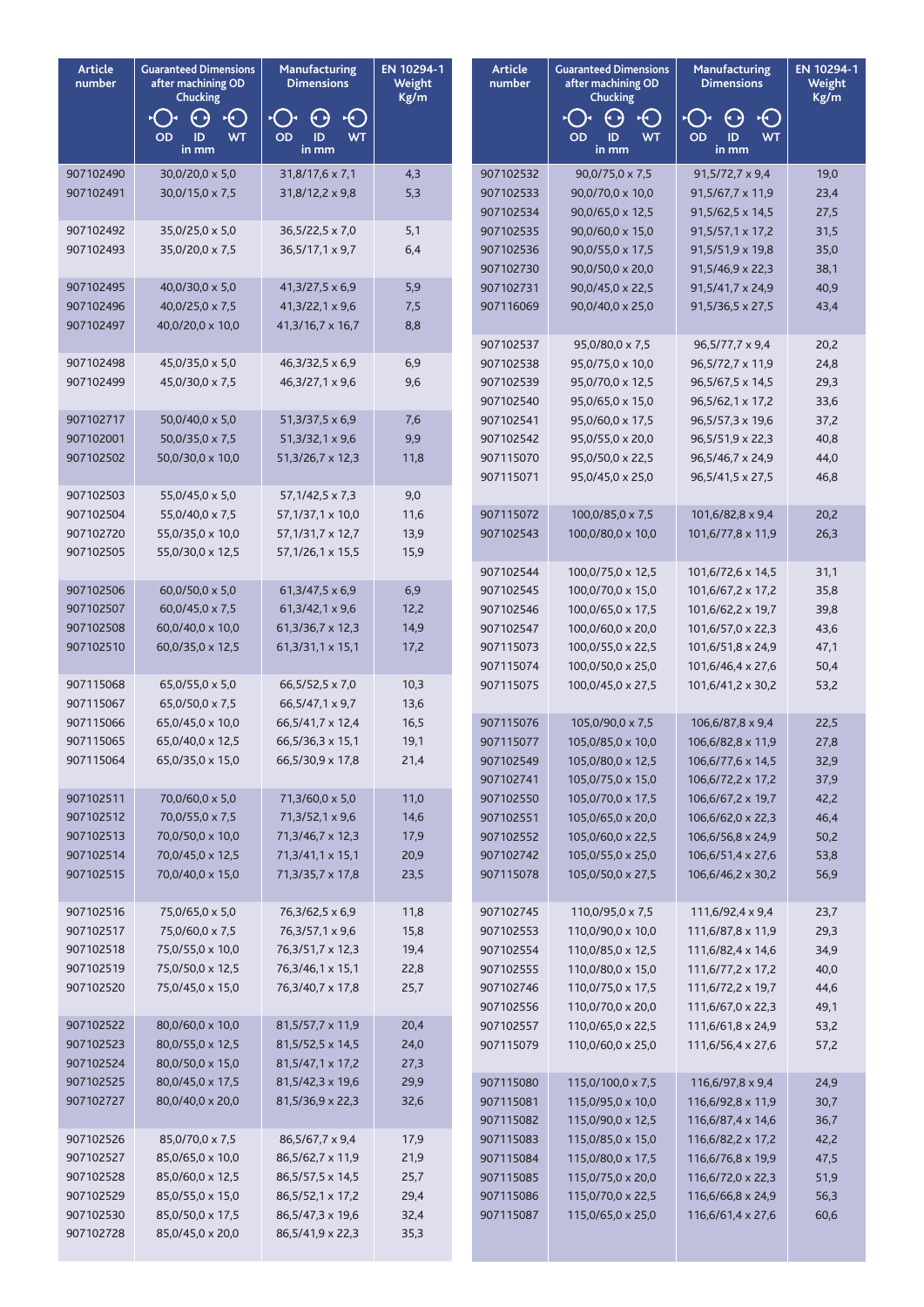| <b>Article</b><br>number | <b>Guaranteed Dimensions</b><br>after machining OD<br>Chucking | Manufacturing<br><b>Dimensions</b>                    | EN 10294-1<br>Article<br>Weight<br>number<br>Kg/m |                        | <b>Guaranteed Dimensions</b><br>after machining OD<br>Chucking | <b>Manufacturing</b><br><b>Dimensions</b>          | EN 10294-1<br>Weight<br>Kg/m |
|--------------------------|----------------------------------------------------------------|-------------------------------------------------------|---------------------------------------------------|------------------------|----------------------------------------------------------------|----------------------------------------------------|------------------------------|
|                          | (+ +)<br>$\cdot$ (<br>ะ( ่<br><b>WT</b><br><b>OD</b><br>ID     | $\cdot \odot$<br>( •)<br><b>OD</b><br>ID<br><b>WT</b> |                                                   |                        | (4 M<br>$\cdot ( \cdot )$<br>OD<br><b>WT</b><br>ID             | $\cdot \odot$<br>$\Theta$<br>OD<br><b>WT</b><br>ID |                              |
|                          | in mm                                                          | in mm                                                 |                                                   |                        | in mm                                                          | in mm                                              |                              |
| 907102558                | 120,0/100,0 x 10,0                                             | 121,7/97,9 x 11,9                                     | 32,3                                              | 907115096              | 160,0/135,0 x 12,5                                             | 161,9/132,5 x 14,7                                 | 53,4                         |
| 907102559                | 120,0/95,0 x 12,5                                              | 121,7/92,5 x 14,6                                     | 38,6                                              | 907102583              | 160,0/130,0 x 15,0                                             | 161, 9/127, 1 x 17, 4                              | 62,0                         |
| 907102752                | 120,0/90,0 x 15,0                                              | 121,7/87,1 x 17,3                                     | 44,5                                              | 907102584              | 160,0/125,0 x 17,5                                             | 161,9/122,3 x 19,8                                 | 69,4                         |
| 907102560<br>907115088   | 120,0/85,0 x 17,5                                              | 121,7/82,3 x 19,7                                     | 49,6                                              | 907102585              | 160,0/120,0 x 20,0                                             | 161,9/117,1 x 22,4                                 | 77,1                         |
| 907102561                | 120,0/80,0 x 20,0<br>120,0/75,0 x 22,5                         | 121,7/77,1 x 22,3<br>121,7/71,7 x 25,0                | 54,7<br>59,6                                      | 907102586<br>907102587 | 160,0/115,0 x 22,5<br>160,0/110,0 x 25,0                       | 161,9/111,7 x 25,1<br>161,9/106,5 x 27,7           | 84,7<br>91,7                 |
| 907102562                | 120,0/70,0 x 25,0                                              | 121,7/66,5 x 27,6                                     | 64,1                                              | 907115097              | 160,0/105,0 x 27,5                                             | 161,9/101,3 x 30,3                                 | 98,3                         |
|                          |                                                                |                                                       |                                                   | 907115098              | 160,0/100,0 x 30,0                                             | 161,9/95,9 x 33,0                                  | 104,9                        |
| 907102756                | 125,0/105,0 x 10,0                                             | 126,7/102,9 x 11,9                                    | 33,7                                              | 907115099              | 160,0/95,0 x 32,5                                              | 161,9/90,7 x 35,6                                  | 110,9                        |
| 907102563                | 125,0/100,0 x 12,5                                             | 126,7/97,5 x 14,6                                     | 40,4                                              | 907115100              | 160,0/90,0 x 35,0                                              | 161,9/85,5 x 38,2                                  | 116,5                        |
| 907102564                | 125,0/95,0 x 15,0                                              | 126,7/92,1 x 17,3                                     | 46,7                                              | 907115101              | 160,0/85,0 x 37,5                                              | 161,9/80,1 x 40,9                                  | 122,0                        |
| 907102565                | 125,0/90,0 x 17,5                                              | 126,7/87,3 x 19,7                                     | 52,0                                              |                        |                                                                |                                                    |                              |
| 907102757                | 125,0/85,0 x 20,0                                              | 126,7/82,1 x 22,3                                     | 57,4                                              | 907102787              | 170,0/145,0 x 12,5                                             | 171,9/142,5 x 14,7                                 | 57,0                         |
| 907102566                | 125,0/80,0 x 22,5                                              | 126,7/76,7 x 25,0                                     | 62,7                                              | 907102588              | 170,0/140,0 x 15,0                                             | 171,9/137,1 x 17,4                                 | 66,3                         |
| 907102567                | 125,0/75,0 x 25,0                                              | 126,7/71,5 x 27,6                                     | 67,5                                              | 907102589              | 170,0/135,0 x 17,5                                             | 171,9/132,3 x 19,8                                 | 74,3                         |
| 907102759                | 125,0/70,0 x 27,5                                              | 126,7/66,3 x 30,2                                     | 71,9                                              | 907102590              | 170,0/130,0 x 20,0                                             | 171,9/126,9 x 22,5                                 | 82,9                         |
|                          |                                                                |                                                       |                                                   | 907102591              | 170,0/125,0 x 22,5                                             | 171,9/121,7 x 25,1                                 | 90,9                         |
| 907102762                | 130,0/110,0 x 10,0                                             | 131,7/107,7 x 12,0                                    | 35,4                                              | 907102592              | 170,0/120,0 x 25,0                                             | 171,9/116,5 x 27,7                                 | 98,5                         |
| 907102568<br>907102569   | 130,0/105,0 x 12,5<br>130,0/100,0 x 15,0                       | 131,7/102,5 x 14,6<br>131,7/97,1 x 17,3               | 42,2<br>48,8                                      | 907115102<br>907115103 | 170,0/115,0 x 27,5<br>170,0/110,0 x 30,0                       | 171,9/111,1 x 30,4<br>171,9/105,9 x 33,0           | 106,0<br>113,0               |
| 907102570                | 130,0/95,0 x 17,5                                              | 131,7/91,9 x 19,9                                     | 54,9                                              | 907115104              | 170,0/105,0 x 32,5                                             | 171,9/100,7 x 35,6                                 | 119,7                        |
| 907115089                | 130,0/90,0 x 20,0                                              | 131,7/86,9 x 22,4                                     | 60,4                                              | 907115103              | 170,0/100,0 x 35,0                                             | 171,9/95,3 x 38,3                                  | 126,2                        |
| 907102571                | 130,0/85,0 x 22,5                                              | 131,7/81,7 x 25,0                                     | 65,8                                              | 907115106              | 170,0/95,0 x 37,5                                              | 171,9/90,1 x 40,9                                  | 132,1                        |
| 907102572                | 130,0/80,0 x 25,0                                              | 131,7/76,5 x 27,6                                     | 70,9                                              | 907115107              | 170,0/90,0 x 40,0                                              | 171,9/84,9 x 43,5                                  | 137,7                        |
| 907102763                | 130,0/75,0 x 27,5                                              | 131,7/60,6 x 30,3                                     | 75,8                                              | 907115108              | 170,0/85,0 x 42,5                                              | 171,9/79,5 x 46,2                                  | 143,2                        |
|                          |                                                                |                                                       |                                                   | 907115109              | 170,0/80,0 x 45,0                                              | 171,9/74,3 x 48,8                                  | 148,1                        |
| 907102609                | 140,0/120,0 x 10,0                                             | 141,8/117,8 x 12,0                                    | 38,4                                              |                        |                                                                |                                                    |                              |
| 907102573                | 140,0/115,0 x 12,5                                             | 141,8/112,4 x 14,7                                    | 46,1                                              | 907102611              | 180,0/155,0 x 12,5                                             | 181,9/152,5 x 14,7                                 | 60,6                         |
| 907102574                | 140,0/110,0 x 15,0                                             | 141,8/107,2 x 17,3                                    | 53,1                                              | 907102593              | 180,0/150,0 x 15,0                                             | 181, 9/147, 1 x 17, 4                              | 70,6                         |
| 907102575                | 140,0/105,0 x 17,5                                             | 141,8/102,2 x 19,8                                    | 59,6                                              | 907102594              | 180,0/145,0 x 17,5                                             | 181,9/142,3 x 19,8                                 | 79,1                         |
| 907102576                | 140,0/100,0 x 20,0                                             | 141,8/97,0 x 22,4                                     | 66,0                                              | 907102595              | 180,0/140,0 x 20,0                                             | 181,9/136,9 x 22,5                                 | 88,4                         |
| 907102577                | 140,0/95,0 x 22,5                                              | 141,8/91,8 x 25,0                                     | 72,0                                              | 907102612              | 180,0/135,0 x 22,5                                             | 181,9/131,7 x 25,1                                 | 97,1                         |
| 907102767                | 140,0/90,0 x 25,0                                              | 141,8/86,4 x 27,4                                     | 77,9                                              | 907102596              | 180,0/130,0 x 25,0                                             | 181,9/126,5 x 27,7                                 | 105,3                        |
| 907115090                | 140,0/85,0 x 27,5                                              | 141,8/81,2 x 30,3                                     | 83,3                                              | 907115110              | 180,0/125,0 x 27,5                                             | 181,9/121,1 x 30,4                                 | 113,6                        |
| 907115091                | 140,0/80,0 x 30,0                                              | 141,8/76,0 x 32,9                                     | 88,4                                              | 907115111              | 180,0/120,0 x 30,0                                             | 181,9/115,9 x 33,0                                 | 121,2                        |
| 907115092                | 140,0/75,0 x 32,5                                              | 141,8/70,6 x 35,6                                     | 93,3                                              | 907115112              | 180,0/115,0 x 32,5                                             | 181,9/110,7 x 35,6                                 | 128,4                        |
| 907102772                | 150,0/130,0 x 10,0                                             | 151,8/127,8 x 12,0                                    |                                                   | 907115113<br>907115114 | 180,0/110,0 x 35,0<br>180,0/105,0 x 37,5                       | 181,9/105,3 x 38,3<br>181,9/100,1 x 40,9           | 135,6<br>142,2               |
| 907102578                | 150,0/125,0 x 12,5                                             | 151,8/122,4 x 14,7                                    | 41,4<br>49,7                                      | 907115115              | 180,0/100,0 x 40,0                                             | 181,9/94,9 x 43,5                                  | 148,5                        |
| 907102579                | 150,0/120,0 x 15,0                                             | 151,8/117,2 x 17,3                                    | 57,4                                              | 907115116              | 180,0/95,0 x 42,5                                              | 181,9/89,5 x 46,2                                  | 154,6                        |
| 907102580                | 150,0/115,0 x 17,5                                             | 151,8/112,2 x 19,8                                    | 64,5                                              | 907115117              | 180,0/90,0 x 45,0                                              | 181,9/84,3 x 48,8                                  | 160,2                        |
| 907102581                | 150,0/110,0 x 20,0                                             | 151,8/107,0 x 22,4                                    | 71,5                                              | 907115118              | 180,0/85,0 x 47,5                                              | 181,9/79,1 x 51,4                                  | 165,4                        |
| 907102582                | 150,0/105,0 x 22,5                                             | 151,8/101,6 x 25,1                                    | 78,4                                              |                        |                                                                |                                                    |                              |
| 907102775                | 150,0/100,0 x 25,0                                             | 151,8/96,4 x 27,7                                     | 84,8                                              | 907115119              | 190,0/165,0 x 12,5                                             | 192,4/162,4 x 15,0                                 | 65,6                         |
| 907115093                | 150,0/95,0 x 27,5                                              | 151,8/91,2 x 30,3                                     | 90,8                                              | 907102597              | 190,0/160,0 x 15,0                                             | 192,4/157,0 x 17,7                                 | 76,3                         |
| 907115094                | 150,0/90,0 x 30,0                                              | 151,8/86,0 x 32,9                                     | 96,5                                              | 907115120              | 190,0/155,0 x 17,5                                             | 192,4/152,2 x 20,1                                 | 85,4                         |
| 907115095                | 150,0/85,0 x 32,5                                              | 151,8/80,6 x 35,6                                     | 102,0                                             | 907115121              | 190,0/150,0 x 20,0                                             | 192,4/146,8 x 22,8                                 | 95,4                         |
|                          |                                                                |                                                       |                                                   | 907115122              | 190,0/145,0 x 22,5                                             | 192,4/141,6 x 25,4                                 | 104,6                        |
|                          |                                                                |                                                       |                                                   | 907115123              | 190,0/140,0 x 25,0                                             | 192,4/136,4 x 28,0                                 | 113,5                        |
|                          |                                                                |                                                       |                                                   | 907102598              | 190,0/135,0 x 27,5                                             | 192,4/131,2 x 30,6                                 | 122,1                        |
|                          |                                                                |                                                       |                                                   | 907115124              | 190,0/130,0 x 30,0                                             | 192,4/125,8 x 33,3                                 | 130,6                        |
|                          |                                                                |                                                       |                                                   | 907115125              | 190,0/125,0 x 32,5                                             | 192,4/120,6 x 35,9                                 | 138,5                        |
|                          |                                                                |                                                       |                                                   | 907102613              | 190,0/120,0 x 35,0                                             | 192,4/115,4 x 38,5                                 | 146,1                        |
|                          |                                                                |                                                       |                                                   | 907115126              | 190,0/115,0 x 37,5                                             | 192,4/110,0 x 41,2                                 | 153,6                        |
|                          |                                                                |                                                       |                                                   | 907102801              | 190,0/110,0 x 40,0                                             | 192,4/104,8 x 43,8                                 | 160,5                        |
|                          |                                                                |                                                       |                                                   | 907115127              | 190,0/105,0 x 42,5                                             | 192,4/100,2 x 46,1                                 | 167,1                        |
|                          |                                                                |                                                       |                                                   | 907115128              | 190,0/100,0 x 45,0                                             | 192,4/94,2 x 49,1                                  | 173,5                        |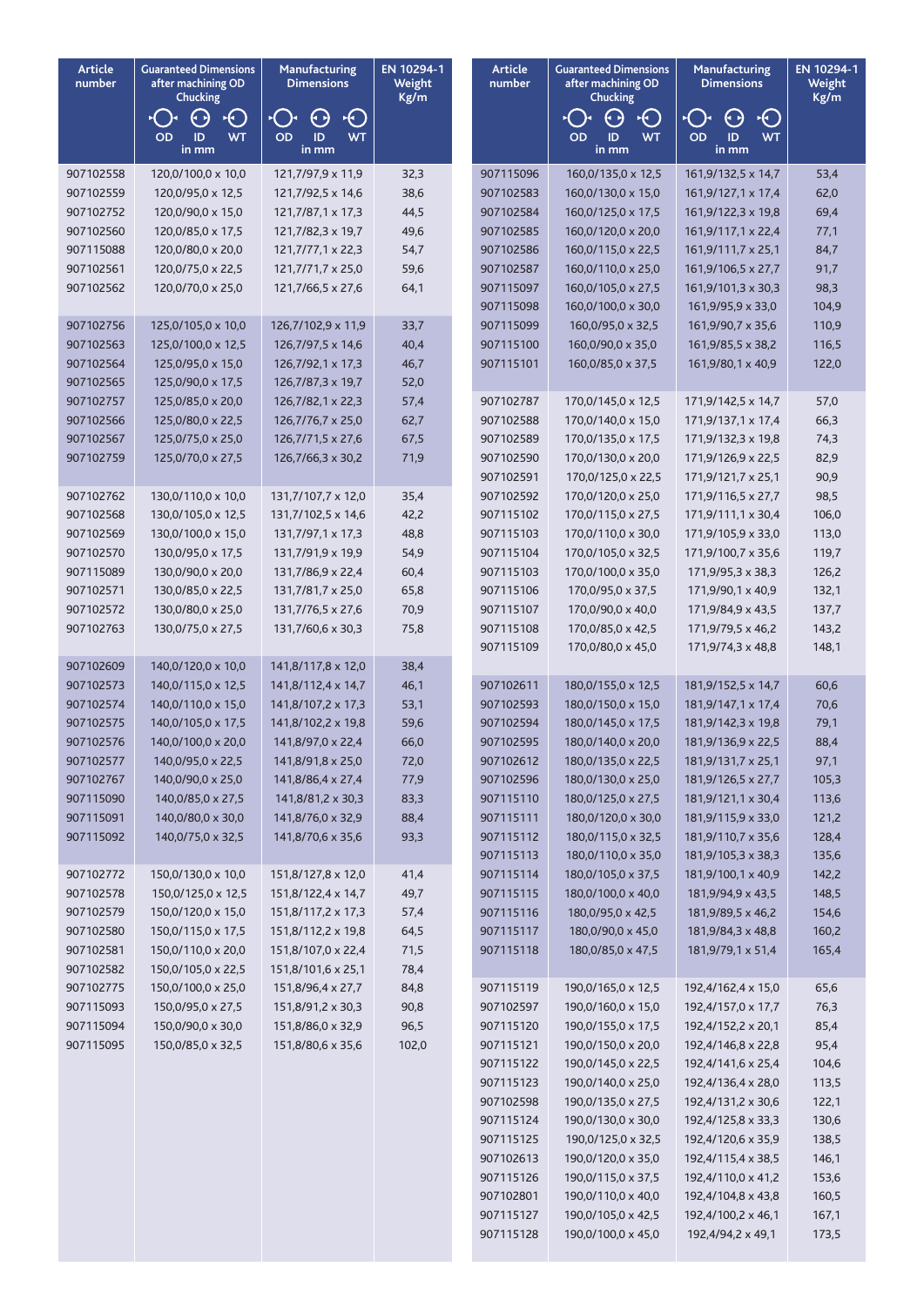| <b>Article</b><br>number | <b>Guaranteed Dimensions</b><br>after machining OD<br><b>Chucking</b> | Manufacturing<br><b>Dimensions</b>    | EN 10294-1<br>Weight<br>Kg/m |                     | <b>Article</b><br>number | <b>Guaranteed Dimensions</b><br>after machining OD<br><b>Chucking</b> | Manufacturing<br><b>Dimensions</b> | EN 10294-1<br>Weight<br>Kg/m |
|--------------------------|-----------------------------------------------------------------------|---------------------------------------|------------------------------|---------------------|--------------------------|-----------------------------------------------------------------------|------------------------------------|------------------------------|
|                          | ⊧(ৰা                                                                  | $\left( \cdot \right)$<br>$\cdot$ ( ) |                              |                     |                          | $\left( \cdot \right)$<br>$\cdot ( \cdot )$                           | -( ่<br>(* )                       |                              |
|                          | OD<br>ID<br><b>WT</b><br>in mm                                        | OD<br>ID<br><b>WT</b><br>in mm        |                              |                     |                          | <b>WT</b><br>OD<br>ID<br>in mm                                        | OD<br>ID<br><b>WT</b><br>in mm     |                              |
| 907115139                | 200,0/175,0 x 12,5                                                    | 202,5/172,3 x 15,1                    | 69,8                         |                     | 907102603                | 220,0/180,0 x 20,0                                                    | 222,7/172,3 x 25,2                 | 122,7                        |
| 907115130                | 200,0/170,0 x 15,0                                                    | 202,5/167,1 x 17,7                    | 80,7                         |                     | 907115151                | 220,0/170,0 x 25,0                                                    | 222,7/192,0 x 30,7                 | 145,4                        |
| 907115131                | 200,0/165,0 x 17,5                                                    | 202,5/162,1 x 20,2                    | 90,8                         |                     | 907102604                | 220,0/160,0 x 30,0                                                    | 222,7/150,1 x 36,3                 | 166,9                        |
| 907102599                | 200,0/160,0 x 20,0                                                    | 202,5/156,9 x 22,8                    | 101,0                        |                     | 907115152                | 220,0/155,0 x 32,5                                                    | 222,7/144,5 x 39,1                 | 177,0                        |
| 907115132                | 200,0/155,0 x 22,5                                                    | 202,5/151,7 x 25,4                    | 110,9                        |                     | 907115153                | 220,0/150,0 x 35,0                                                    | 222,7/139,1 x 41,8                 | 186,5                        |
| 907115133                | 200,0/150,0 x 25,0                                                    | 202,5/146,3 x 28,1                    | 120,9                        |                     | 907115154                | 220,0/145,0 x 37,5                                                    | 222,7/133,5 x 44,6                 | 195,9                        |
| 907102600                | 200,0/145,0 x 27,5                                                    | 202,5/141,1 x 30,7                    | 130,1                        |                     | 907115155                | 220,0/140,0 x 40,0                                                    | 222,7/127,9 x 47,4                 | 204,9                        |
| 907115134                | 200,0/140,0 x 30,0                                                    | 202,5/135,9 x 33,3                    | 138,9                        |                     | 907115156                | 220,0/135,0 x 42,5                                                    | 222,7/122,3 x 50,2                 | 213,5                        |
| 907115135                | 200,0/135,0 x 32,5                                                    | 202,5/130,7 x 35,9                    | 147,5                        |                     | 907102614                | 220,0/130,0 x 45,0                                                    | 222,7/116,7 x 53,0                 | 221,8                        |
| 907115136                | 200,0/130,0 x 35,0                                                    | 202,5/125,3 x 38,6                    | 156,0                        |                     | 907115157                | 220,0/125,0 x 47,5                                                    | 222,7/111,1 x 55,8                 | 229,7                        |
| 907115137                | 200,0/125,0 x 37,5                                                    | 202,5/120,1 x 41,2                    | 163,9                        |                     |                          |                                                                       |                                    |                              |
| 907115138                | 200,0/120,0 x 40,0                                                    | 202,5/114,9 x 43,8                    | 171,4                        |                     | 907115158                | 230,0/190,0 x 20,0                                                    | 234,9/182,1 x 26,4                 | 135,7                        |
| 907102618                | 200,0/115,0 x 42,5                                                    | 202,5/109,5 x 46,5                    | 178,9                        |                     | 907115159                | 230,0/180,0 x 25,0                                                    | 234,9/170,9 x 32,0                 | 160,1                        |
| 907115139                | 200,0/110,0 x 45,0                                                    | 202,5/104,3 x 49,1                    | 185,7                        |                     | 907115160                | 230,0/170,0 x 30,0                                                    | 234,9/159,9 x 37,5                 | 182,5                        |
| 907115140                | 200,0/105,0 x 47,5                                                    | 202,5/99,1 x 51,7                     | 192,3                        |                     | 907115161                | 230,0/160,0 x 35,0                                                    | 234,9/148,7 x 43,1                 | 203,9                        |
| 907115141                | 200,0/100,0 x 50,0                                                    | 202,5/90,3 x 56,1                     | 202,5                        |                     | 907115162                | 230,0/155,0 x 37,5                                                    | 234,9/143,1 x 45,9                 | 213,9                        |
|                          |                                                                       |                                       |                              |                     | 907115163                | 230,0/150,0 x 40,0                                                    | 234,9/137,5 x 48,7                 | 223,6                        |
| 907115142                | 210,0/185,0 x 12,5                                                    | 214,1/178,9 x 17,6                    | 85,3                         |                     | 907115164                | 230,0/145,0 x 42,5                                                    | 234,9/132,1 x 51,4                 | 232,6                        |
| 907115143                | 210,0/180,0 x 15,0                                                    | 214,1/173,6 x 20,4                    | 97,4                         |                     | 907115165                | 230,0/140,0 x 45,0                                                    | 234,9/126,5 x 54,2                 | 241,5                        |
| 907102601                | 210,0/175,0 x 17,5                                                    | 214,1/167,7 x 23,2                    | 109,2                        |                     | 907115166                | 230,0/135,0 x 47,5                                                    | 234,9/120,9 x 57,0                 | 250,0                        |
| 907115144                | 210,0/170,0 x 20,0                                                    | 214,1/162,3 x 25,9                    | 120,2                        |                     | 907115167                | 230,0/130,0 x 50,0                                                    | 234,9/115,3 x 59,8                 | 258,2                        |
| 907115145                | 210,0/165,0 x 22,5                                                    | 214, 1/156, 7 x 28, 7                 | 131,2                        |                     | 907115168                | 230,0/125,0 x 52,5                                                    | 234,9/109,9 x 62,5                 | 265,7                        |
| 907115146                | 210,0/160,0 x 25,0                                                    | 214, 1/151, 1 x 31, 5                 | 141,8                        |                     |                          |                                                                       |                                    |                              |
| 907102602                | 210,0/155,0 x 27,5                                                    | 214, 1/145, 5 x 34, 3                 | 152,1                        |                     | 907102828                | 250,0/200,0 x 25,0                                                    | 252,9/190,9 x 31,0                 | 169,6                        |
| 907115147                | 210,0/150,0 x 30,0                                                    | 214,1/140,1 x 37,0                    | 161,6                        |                     | 907102829                | 250,0/190,0 x 30,0                                                    | 252,9/179,9 x 36,5                 | 194,8                        |
| 907115148                | 210,0/145,0 x 32,5                                                    | 214,1/134,5 x 39,8                    | 171,1                        |                     | 907102616                | 250,0/180,0 x 35,0                                                    | 252,9/168,7 x 42,1                 | 218,9                        |
| 907115149                | 210,0/140,0 x 35,0                                                    | 214,1/128,9 x 42,6                    | 180,2                        |                     | 907115169                | 250,0/170,0 x 40,0                                                    | 252,9/157,7 x 47,6                 | 241,0                        |
| 907115150                | 210,0/135,0 x 37,5                                                    | 214,1/123,3 x 45,4                    | 188,9                        |                     | 907115170                | 250,0/160,0 x 45,0                                                    | 252,9/146,5 x 53,2                 | 262,0                        |
| 907102617                | 210,0/130,0 x 40,0                                                    | 214,1/117,7 x 48,2                    | 197,2                        |                     | 907115171                | 250,0/155,0 x 47,5                                                    | 252,9/140,9 x 56,0                 | 271,9                        |
| 907102814                | 210,0/125,0 x 42,5                                                    | 214,1/112,3 x 50,9                    | 204,8                        |                     | 907102610                | 250,0/150,0 x 50,0                                                    | 252,9/135,3 x 58,8                 | 281,4                        |
|                          |                                                                       |                                       |                              |                     | 907115172                | 250,0/145,0 x 52,5                                                    | 252,9/129,9 x 61,5                 | 290,3                        |
|                          |                                                                       |                                       |                              |                     | 907102833                | 250,0/140,0 x 55,0                                                    | 252,9/124,3 x 64,3                 | 299,0                        |
|                          |                                                                       |                                       |                              |                     |                          |                                                                       |                                    |                              |
|                          |                                                                       |                                       |                              |                     |                          |                                                                       |                                    |                              |
|                          |                                                                       |                                       |                              | Delivery from stock |                          |                                                                       |                                    |                              |

## **tolerances**

|                                               |                                                 | On WT of delivered product |                                                  |                           |                                 |  |  |  |  |
|-----------------------------------------------|-------------------------------------------------|----------------------------|--------------------------------------------------|---------------------------|---------------------------------|--|--|--|--|
| On the OD of delivered product                |                                                 | OD < 180                   |                                                  | OD > 180                  |                                 |  |  |  |  |
| Delivered OD (mm)<br>OD < 75<br>75 < OD < 180 | <b>Tolerance</b><br>$+/- 0.5$ mm<br>$+/- 0.75%$ | Delivered WT (mm)<br>< 15  | <b>Tolerance</b><br>$+/- 12.5\%$ of $+/- 0.4$ mm | Delivered WT (mm)<br>< 30 | <b>Tolerance</b><br>$+/- 12.5%$ |  |  |  |  |
| OD > 180                                      | $+/-1\%$                                        | >15                        | $+/- 10\%$                                       | > 30                      | $+/- 10%$                       |  |  |  |  |

# **Chemical analysis**

| EN 10294-1 |             | $\bullet$<br>ы | Mn        |       |             | $\mathbf{u}$    |             |
|------------|-------------|----------------|-----------|-------|-------------|-----------------|-------------|
| E470       | $0,16-0,22$ | $0,10-0,50$    | 1,30-1,70 | 0,030 | 0,015-0,050 | $>$ 0,010-0,035 | $0,08-0,15$ |

# Mechanical properties for nominal wall thickness - Tensile test

|            | Rp02 min. (MPa) |           |           |           | Rm min. (MPa) |           |           |           |                                   |
|------------|-----------------|-----------|-----------|-----------|---------------|-----------|-----------|-----------|-----------------------------------|
| EN 10294-1 | $T \leq 16$     | $\leq 25$ | $\leq 50$ | $\leq 65$ | $T \leq 16$   | $\leq 25$ | $\leq 50$ | $\leq 65$ | Rek A%<br>$L = 5,65\sqrt{S}$      |
| E470       | 470             | 460       | 430       | 400       | 650           | 620       | 600       | 550       | $17(15)^2$<br>15(13) <sup>2</sup> |